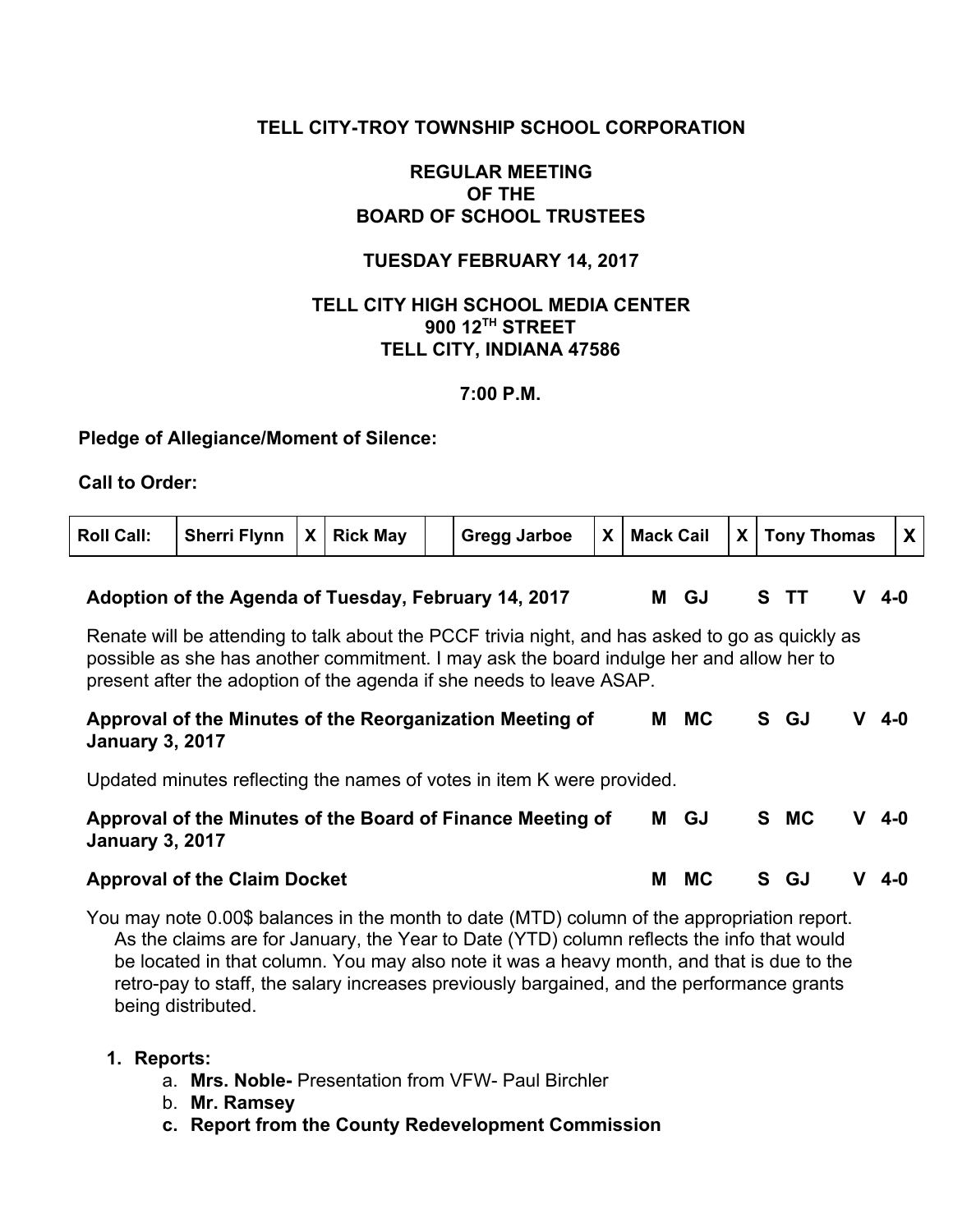# **2. Communications from the Public:**

- a. A letter regarding the softball program was presented to the board.
- **3. Old Business:**
- **4. New Business:**

| a. | Perry County Community Foundation Presentation                                                                                                                                                                                                                                                                                                              | <b>NO ACTION</b>                                                                                                      |           |   |           |             |       |  |  |  |
|----|-------------------------------------------------------------------------------------------------------------------------------------------------------------------------------------------------------------------------------------------------------------------------------------------------------------------------------------------------------------|-----------------------------------------------------------------------------------------------------------------------|-----------|---|-----------|-------------|-------|--|--|--|
|    | Presentation and recognition of TCTTSC team at the PCCF Trivia night. For the second<br>year in a row, TCTTSC won the trivia night and donated the winnings back to the PCCF.                                                                                                                                                                               |                                                                                                                       |           |   |           |             |       |  |  |  |
| b. | <b>Resignations and Retirements</b>                                                                                                                                                                                                                                                                                                                         | M                                                                                                                     | ΤT        | S | <b>MC</b> | $\mathbf v$ | $4-0$ |  |  |  |
|    | 1. WTE Music Instructor<br>2. JSHS Varsity Cheer Coach<br>3. JSHS JV Cheer Coach                                                                                                                                                                                                                                                                            | 1. Debra Mayden<br>2. Amanda Atkins<br>3. Joyce Stath                                                                 |           |   |           |             |       |  |  |  |
|    | Mrs. Flynn asks if these can be taken together with no objections.                                                                                                                                                                                                                                                                                          |                                                                                                                       |           |   |           |             |       |  |  |  |
| c. | <b>Termination of Employment</b>                                                                                                                                                                                                                                                                                                                            | <b>GJ</b><br>S<br>$\mathbf v$<br><b>TT</b><br>$4-0$<br>M                                                              |           |   |           |             |       |  |  |  |
|    | I recommend the termination of employee 6204 based on the information provided to the<br>board.                                                                                                                                                                                                                                                             |                                                                                                                       |           |   |           |             |       |  |  |  |
| d. | <b>William Tell Elementary School</b>                                                                                                                                                                                                                                                                                                                       | M                                                                                                                     | GJ        | S | <b>MC</b> | $\mathbf v$ | $4-0$ |  |  |  |
|    | 1. Morning Gym Supervisor (ECA)                                                                                                                                                                                                                                                                                                                             | 1. Annette Kimball                                                                                                    |           |   |           |             |       |  |  |  |
|    | Pay will be pro-rated as the eca is a year-long ECA.                                                                                                                                                                                                                                                                                                        |                                                                                                                       |           |   |           |             |       |  |  |  |
| е. | <b>Tell City Jr-Sr High School</b>                                                                                                                                                                                                                                                                                                                          | No Recommendations.                                                                                                   |           |   |           |             |       |  |  |  |
| f. | <b>Athletics</b>                                                                                                                                                                                                                                                                                                                                            | M                                                                                                                     | <b>MC</b> | S | GJ        | $\mathbf V$ | $4-0$ |  |  |  |
|    | 1. Volunteer Asst. Golf Coach<br>2. Volunteer Asst. Golf Coach<br>3. JH Boys Track and Field Coach<br>JH Girls Track and Field Coach<br>4.<br>5. Volunteer Asst. JH Wrestling Coach                                                                                                                                                                         | 1. Wes Noble<br><b>Bruce Chinn</b><br>2 <sub>1</sub><br>3.<br>John Latta (VT)<br>Josalyn Ress<br>4.<br>5. Aaron Riley |           |   |           |             |       |  |  |  |
|    | Item 3: John Latta recommendation is a voluntary transfer from JH Girls to JH Boys.<br>Miss Ress is recommended to coach the JH Girls Track Team, Volunteer<br>Assistants have limited checks on file (will not be alone with students). Head<br>coach recommendations are current staff. Mrs. Flynn requests these be taken<br>together with no objection. |                                                                                                                       |           |   |           |             |       |  |  |  |
| g. | Approval of year end (2016) Transfer of Funds                                                                                                                                                                                                                                                                                                               | M                                                                                                                     | <b>MC</b> | S | <b>TT</b> | $\mathbf V$ | $4-0$ |  |  |  |
|    | This request is made annually to reallocate funds from which we underspent to those<br>from which we overspent. It is normally done in January, however due to the early<br>meeting we were unable to complete the task at that time. It is presented for your                                                                                              |                                                                                                                       |           |   |           |             |       |  |  |  |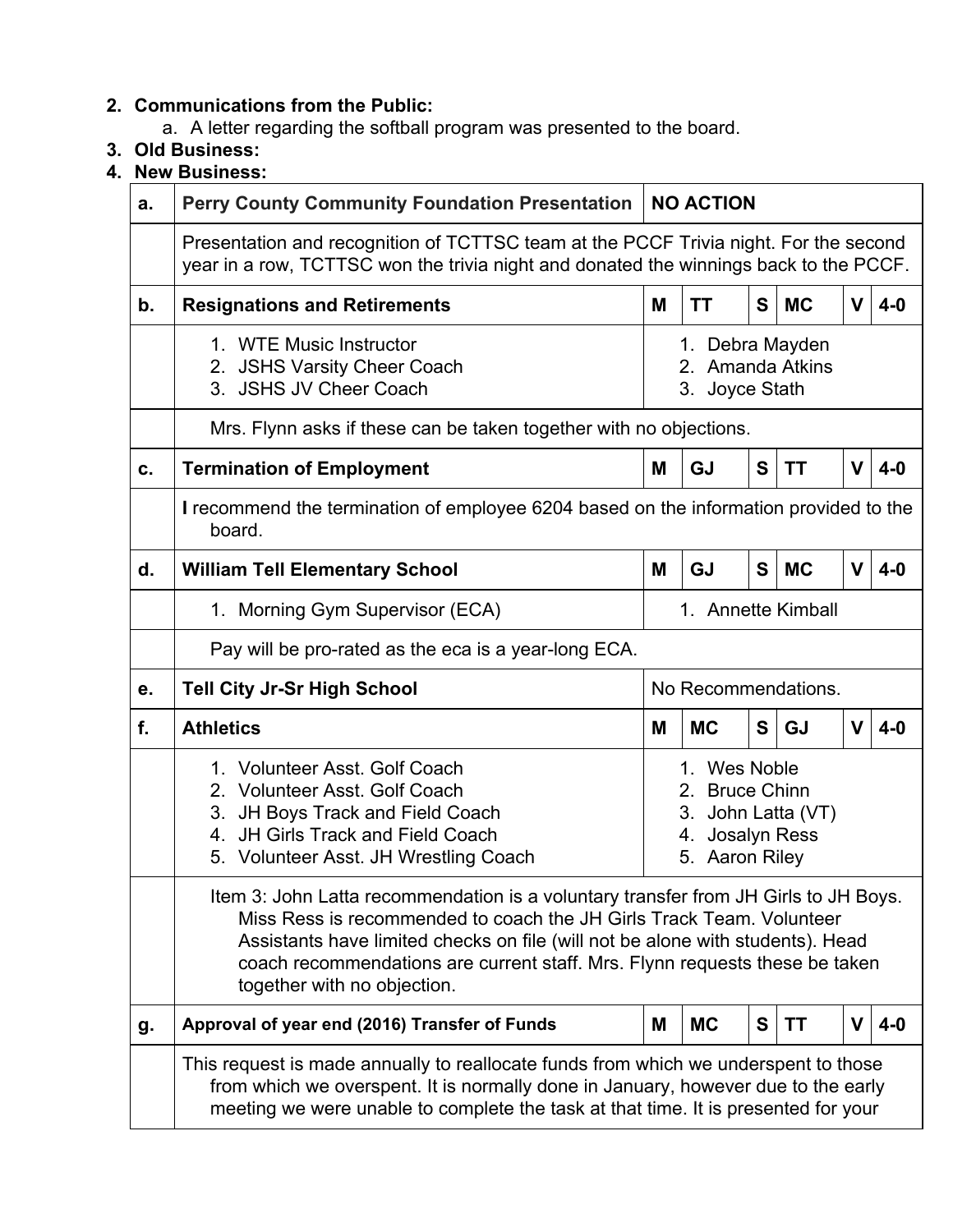|    | approval. I'm also happy to report that we are more efficient in our budgeting, as last<br>year we reallocated over \$1,000,000 and this year is approximately \$790,000.                                                                                                                                                                                                                                                                                                                                                                                                                                                                                                                                                                                                                                                                                                                                                                                                                                                                                                      |   |           |   |           |             |       |  |  |  |
|----|--------------------------------------------------------------------------------------------------------------------------------------------------------------------------------------------------------------------------------------------------------------------------------------------------------------------------------------------------------------------------------------------------------------------------------------------------------------------------------------------------------------------------------------------------------------------------------------------------------------------------------------------------------------------------------------------------------------------------------------------------------------------------------------------------------------------------------------------------------------------------------------------------------------------------------------------------------------------------------------------------------------------------------------------------------------------------------|---|-----------|---|-----------|-------------|-------|--|--|--|
| h. | <b>Lawncare RFP</b>                                                                                                                                                                                                                                                                                                                                                                                                                                                                                                                                                                                                                                                                                                                                                                                                                                                                                                                                                                                                                                                            | Μ | <b>GT</b> | S | <b>TT</b> | $\mathbf V$ | $4-0$ |  |  |  |
|    | The lawncare RFP remains predominantly unchanged, with the addition of a request for<br>the cost of fertilizing and weed treatment at the discretion of the corporation. As not<br>all lawn mowing providers have the required certification, this is added as a<br>requested but not required qualification. Mr. Jarboe asks if the spring clean up and<br>edging are optional. As they are not, it was suggested that chemical application be<br>moved to a separate line item.                                                                                                                                                                                                                                                                                                                                                                                                                                                                                                                                                                                              |   |           |   |           |             |       |  |  |  |
| i. | <b>Permission to Advertise for Bus Routes</b>                                                                                                                                                                                                                                                                                                                                                                                                                                                                                                                                                                                                                                                                                                                                                                                                                                                                                                                                                                                                                                  | M | GJ        | S | <b>MC</b> | V           | $4-0$ |  |  |  |
|    | You have been provided with a proposed contract to secure transportation for the<br>students of Tell City-Troy Township School Corporation. This contract does assume the<br>corporation will take over one currently contracted route. It also specifies that buses not<br>be older than 15 years. After reviewing bids and collaborating with the drivers you will be<br>made aware of the results. It is important to note this document is a starting point, but<br>necessary to ensure the continuation of the safe and efficient transportation of our<br>students. Mr. Cail asks about the age of the bus, and it is clarified that the buses can be<br>no older than 15 years for the duration of the contract. Mr. Cail asks if outside bidders<br>are allowed to bid on all routes. There are no limits on the number of routes an individual<br>can bid. Mrs. Flynn asks if a 72 passenger implies 2 or 3 per seat. Mr. Jarboe asks if<br>there are projected time increases for current students, and there are not. Grammar<br>corrections are requested on p. 8. |   |           |   |           |             |       |  |  |  |
| j. | <b>WTE RFQ- HVAC, Secure Entry, Efficiency</b><br><b>Upgrades</b>                                                                                                                                                                                                                                                                                                                                                                                                                                                                                                                                                                                                                                                                                                                                                                                                                                                                                                                                                                                                              | Μ | <b>MC</b> | S | <b>GJ</b> | $\mathbf V$ | $4-0$ |  |  |  |
|    | Included in the packet is a proposed RFQ for HVAC rehabilitation, energy savings, and<br>a secure entry at William Tell Elementary School. Addressing some concerns, it has<br>been modified from its original presentation to the board to stipulate no long term<br>commitment with a provider, and how that impacts the respective proposal. I have also<br>included a, "not to exceed" to ensure the work is completed using only available funds.                                                                                                                                                                                                                                                                                                                                                                                                                                                                                                                                                                                                                         |   |           |   |           |             |       |  |  |  |
| k. | <b>Benefits RFP</b>                                                                                                                                                                                                                                                                                                                                                                                                                                                                                                                                                                                                                                                                                                                                                                                                                                                                                                                                                                                                                                                            | M | <b>MC</b> | S | GJ        | V           | $4-0$ |  |  |  |
|    | You have been provided with four proposals for benefits. While they are comparable in<br>many ways each presents unique features. You were provided at the worksession a<br>simple summary of expected costs. I have confirmed that the proposals do provide<br>the options (\$750 PPO, \$3000 HD) that are currently available to the employees.<br>ONI and Assured Partners recommend Tri-State Community Clinics as a clinic<br>provider. BAS's proposal recommends Care ATC as a clinic provider, and Benefit's 7<br>has a clinic model and would recommend and agency which it would oversee.<br>The following information is presented to clarify our current situation so you can make<br>comparisons. Our current monthly premium is \$176,610.00, totalling \$2,119,320.00                                                                                                                                                                                                                                                                                            |   |           |   |           |             |       |  |  |  |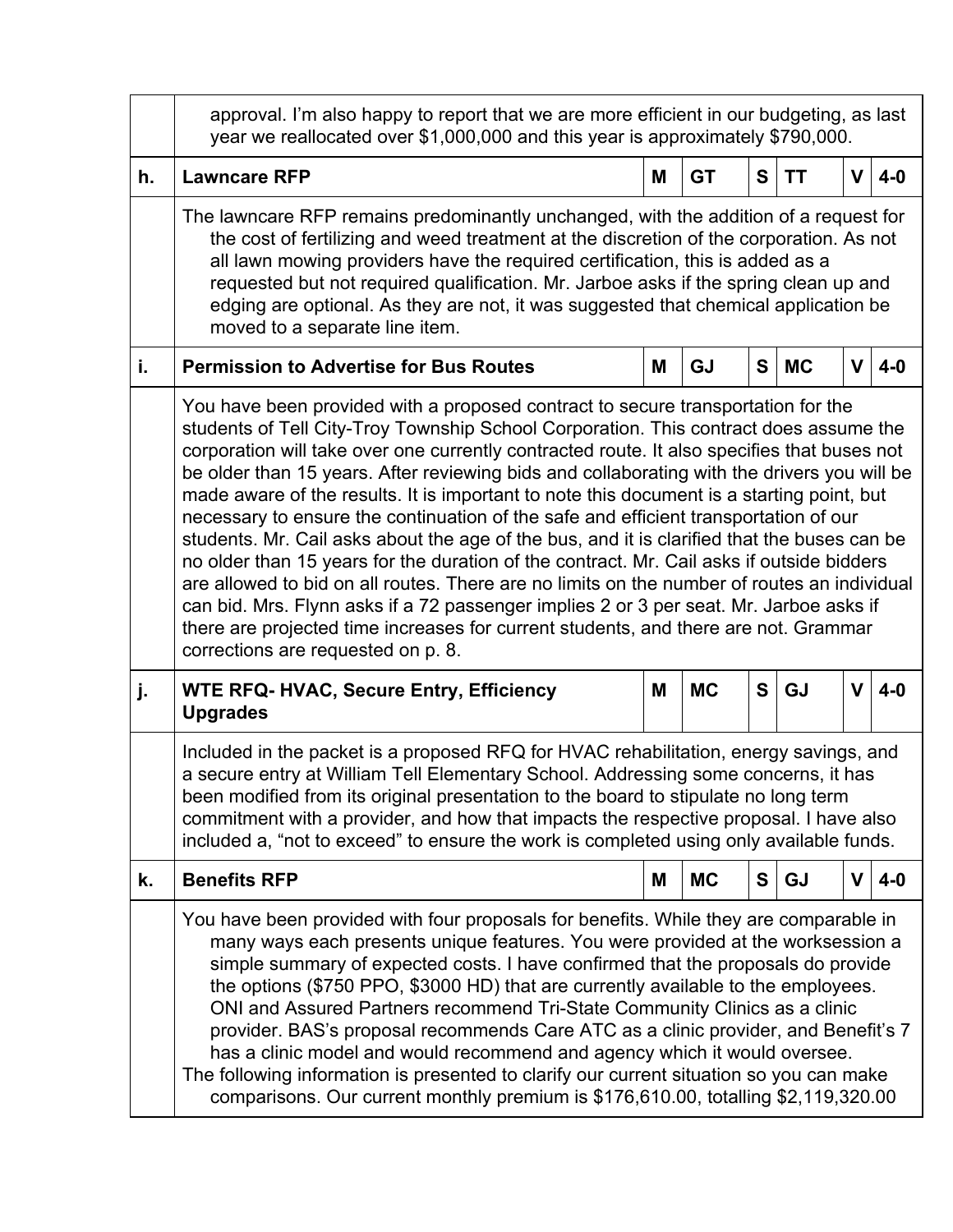|    | yearly (our worst case scenario max). We collect/pay \$2,001,191.59 (\$118,128.41)<br>short). Each year, we receive a refund if we do not hit our max. This refund funds the<br>self-insurance fund which is necessary to protect against a catastrophic claim, and is<br>necessary to pay three months worth of claims (estimated \$800k-1 million) should we<br>opt to leave the trust. There is currently \$515,000 in that account. The refund is also<br>bargained with the CTA to encourage movement to the High Deductible plan with<br>HSA. Our refund has been steadily increasing due to movement to the HSA and<br>education of the employees and their benefits. This year we are expecting (it is not<br>finalized yet) over \$600,000 refunded which puts the cost of being in the trust in the<br>1.4 range. Once the self insurance fund is flush, the money can be used to lower<br>premiums, provide premium holidays, or cover increases. The trust has been very<br>stable over my tenure at Tell City-Troy Township, and this provides stability to our<br>rates. The staff have not seen an increase in three years. There is a 1 year<br>notification requirement to exit the trust.<br>Finally, I recommend caution as the current administration has promised to make<br>substantial changes to the ACA in the near future, and I believe this should be taken<br>into consideration. Recommendation was made that we remain with our current<br>benefits provider (Benefits 7). Mr. Cail states that insurance has been difficult and the<br>uncertainty of the ACA is a good reason to stay. Mr. Jarboe states the security of the<br>trust is his primary concern. Mrs. Flynn asks the CTA and Mr. Kreilein recommends                                                                                                                                                                                                                |   |           |   |    |             |       |  |  |
|----|-------------------------------------------------------------------------------------------------------------------------------------------------------------------------------------------------------------------------------------------------------------------------------------------------------------------------------------------------------------------------------------------------------------------------------------------------------------------------------------------------------------------------------------------------------------------------------------------------------------------------------------------------------------------------------------------------------------------------------------------------------------------------------------------------------------------------------------------------------------------------------------------------------------------------------------------------------------------------------------------------------------------------------------------------------------------------------------------------------------------------------------------------------------------------------------------------------------------------------------------------------------------------------------------------------------------------------------------------------------------------------------------------------------------------------------------------------------------------------------------------------------------------------------------------------------------------------------------------------------------------------------------------------------------------------------------------------------------------------------------------------------------------------------------------------------------------------------------------------------------------------------------------------------------------------------------------------------------|---|-----------|---|----|-------------|-------|--|--|
| I. | <b>Clinic RFP</b>                                                                                                                                                                                                                                                                                                                                                                                                                                                                                                                                                                                                                                                                                                                                                                                                                                                                                                                                                                                                                                                                                                                                                                                                                                                                                                                                                                                                                                                                                                                                                                                                                                                                                                                                                                                                                                                                                                                                                 | M | <b>MC</b> | S | GJ | $\mathbf v$ | $4-0$ |  |  |
|    | Owensboro OneHealth, Care ATC, Tri-State Community Clinics, and I.U. Health have<br>provided proposals for clinic models. These groups will work with any benefits<br>provider that we utilize, current provider included.<br>When I first began investigating the potential of a Tell City-Troy Township Clinic, I visited<br>a school with an on-site clinic. As I developed my vision of a model for our<br>corporation, I was convinced I wanted an off-site model. With two buildings, one<br>group of employees would have to travel regardless. Also, to expand services I was<br>encouraged to recruit local groups to participate, which would mean a substantial<br>increase in traffic (corporation and otherwise) to the clinic. An off site clinic requires<br>no capital outlay if the provider has something to offer. It does not give preference to<br>one building or the other, place maintenance constraints on a particular building, and<br>negates the additional traffic in and out of the buildings. It is for these reasons I<br>recommend narrowing our focus to the two proposals that provide an off-site clinic. I<br>am impressed with both proposals that utilize on site clinics, but at this time I do not<br>believe that committing 100-130,000 dollars for a renovation is a prudent use of CPF.<br>Two clinic proposals do provide for the utilization of existing facilities, off-site, and not<br>maintained by Tell City-Troy Township Community Schools. Not only do these<br>proposals eliminate the need for capital outlay by the corporation, they utilize existing<br>facilities and members of the community. My recommendation is to invite these to<br>vendors to a meeting with the CTA and School board. At this meeting the groups<br>would be able to make their proposal, and address questions from both groups, and<br>describe how they would contribute to the health and well being of Tell City-Troy |   |           |   |    |             |       |  |  |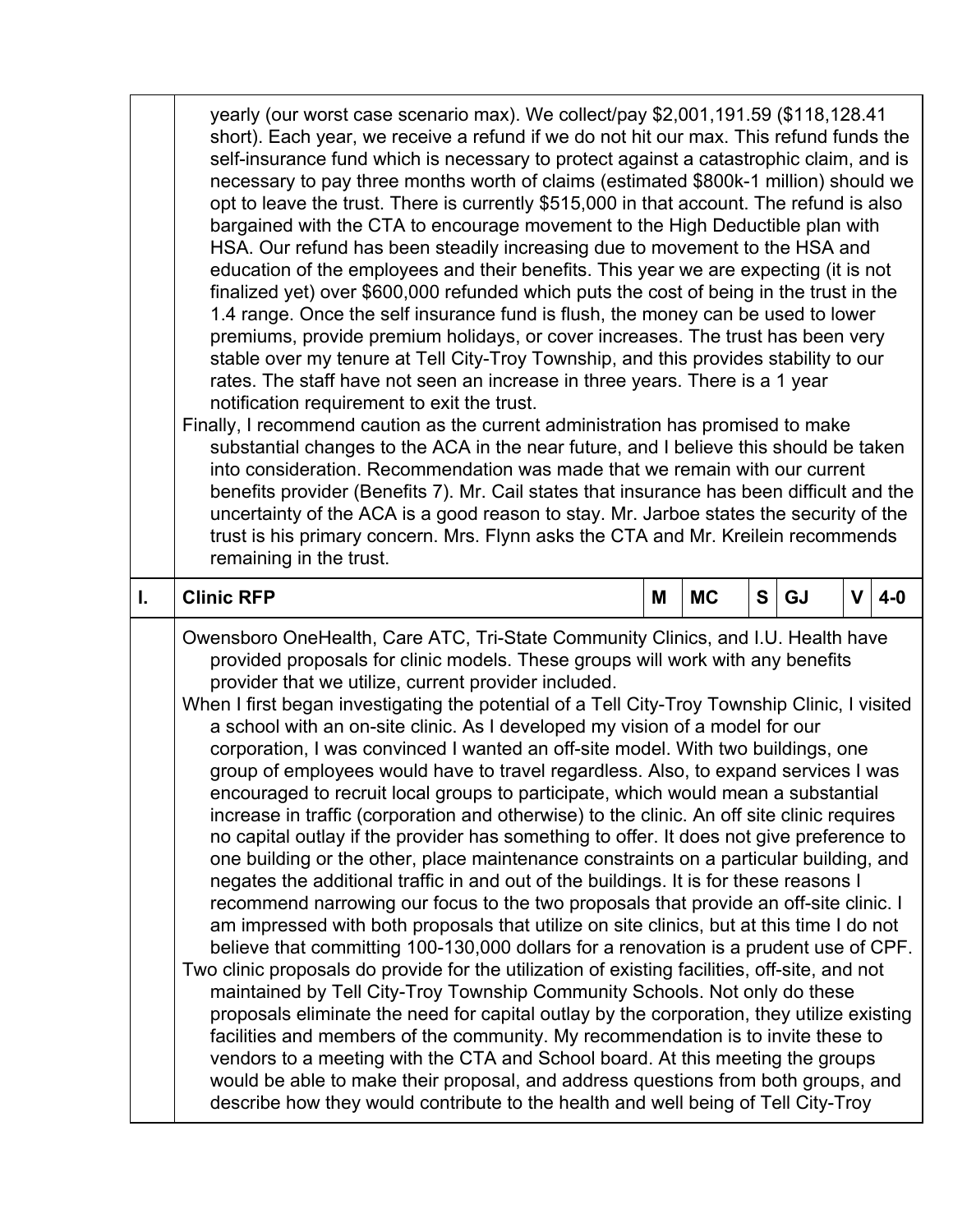|    | Township School employees. After discussion it was decided that a work session<br>with teacher invited would be held the following Tuesday. Board members and the<br>CTA will provide questions and both vendors (B7 and TSCC) will be allowed to<br>respond to questions.                                                                                                                                                                                                                                                                                                                                                                                                                                                                                                                                                                                                                                                                                                                                                                                                                                                                                                                                                                                                                                                                                                                                                                                                                                                                                                                                                                                                                                                                                                                                                                                                                                                                  |                  |           |   |           |             |       |  |  |
|----|---------------------------------------------------------------------------------------------------------------------------------------------------------------------------------------------------------------------------------------------------------------------------------------------------------------------------------------------------------------------------------------------------------------------------------------------------------------------------------------------------------------------------------------------------------------------------------------------------------------------------------------------------------------------------------------------------------------------------------------------------------------------------------------------------------------------------------------------------------------------------------------------------------------------------------------------------------------------------------------------------------------------------------------------------------------------------------------------------------------------------------------------------------------------------------------------------------------------------------------------------------------------------------------------------------------------------------------------------------------------------------------------------------------------------------------------------------------------------------------------------------------------------------------------------------------------------------------------------------------------------------------------------------------------------------------------------------------------------------------------------------------------------------------------------------------------------------------------------------------------------------------------------------------------------------------------|------------------|-----------|---|-----------|-------------|-------|--|--|
| m. | <b>School Board Member Professional Development</b><br>Opportunity                                                                                                                                                                                                                                                                                                                                                                                                                                                                                                                                                                                                                                                                                                                                                                                                                                                                                                                                                                                                                                                                                                                                                                                                                                                                                                                                                                                                                                                                                                                                                                                                                                                                                                                                                                                                                                                                          | Μ                | <b>MC</b> | S | <b>SF</b> | $\mathbf V$ | $4-0$ |  |  |
|    | The ISBA Spring Board Academy is scheduled for March 10 in Plainfield, Indiana. You<br>have been provided with the agenda. I recommend the board approve this<br>professional development opportunity. Cost is \$225.00 per member.<br>ISBA NOTICE: Cancellations for conferences and workshops, received by ISBA prior to<br>one week before the event, will be charged a \$5 cancellation/processing fee.<br>Cancellations received within one week of the event will be charged one-half of the<br>registration fee. No-shows and cancellations on the day of the event will be charged the<br>full registration fee. No exceptions. Please understand that ISBA sustains fixed room,<br>material, and food expenses based on reservations. New board members were<br>encouraged to attend if possible, but it was stated that repeatedly attending these<br>conferences is not recommended.                                                                                                                                                                                                                                                                                                                                                                                                                                                                                                                                                                                                                                                                                                                                                                                                                                                                                                                                                                                                                                             |                  |           |   |           |             |       |  |  |
| n. | <b>Legislative Updates</b>                                                                                                                                                                                                                                                                                                                                                                                                                                                                                                                                                                                                                                                                                                                                                                                                                                                                                                                                                                                                                                                                                                                                                                                                                                                                                                                                                                                                                                                                                                                                                                                                                                                                                                                                                                                                                                                                                                                  | <b>No Action</b> |           |   |           |             |       |  |  |
|    | HB 1003 renaming ISTEP to ILEARN was heard this morning in house education. This<br>bill replaces ISTEP with ISTEP.<br>Supported recommendations:<br>Decouple the test from teacher evaluations;<br>Remove science from the ECA's leading to graduation;<br>Remove shall provision for parent teacher conferences.<br>HB 1009, school financial management. This is the bill that eliminates the current<br>General Fund and creates an Education Fund and Operation Fund. The bill would<br>provide more flexibility and transparency for school boards and administrators. The<br>ISTA, Chamber of Commerce, IASP, Small & Rural Schools Association, DOE and<br>IFT spoke in favor of the bill. Provides additional local control and flexibility. Uses the<br>6-year non-farm income AV growth quotient for the new Operation Fund. The current<br>AV growth quotient is 3.8%. Needs to study the impact of protected taxes/circuit<br>breaker on the new fund.<br>HB 1131, appointments to local boards. This bill would allow the school corporation<br>appointee on a redevelopment commission to be a voting member.<br>Last Friday, IASBO was asked to meet with the State Treasurer's office regarding a<br>recent call they had received from Standard & Poor's. The call was regarding S &<br>P's bond ratings for all Indiana school corporations, and the potential for a negative<br>credit watch to be placed on all school debt issuances based on the Indiana state aid<br>intercept statute. Tuesday, IASBO met with representatives from the Governor's<br>office, State Treasurer's Office and the State Superintendent of Public Instruction's<br>office on this issue. At that time, it was determined that IASBO would distribute this<br>information to all school corporations. This afternoon, Standard & Poor's did release<br>a statement stating that all Indiana school corporations are on CreditWatch with |                  |           |   |           |             |       |  |  |